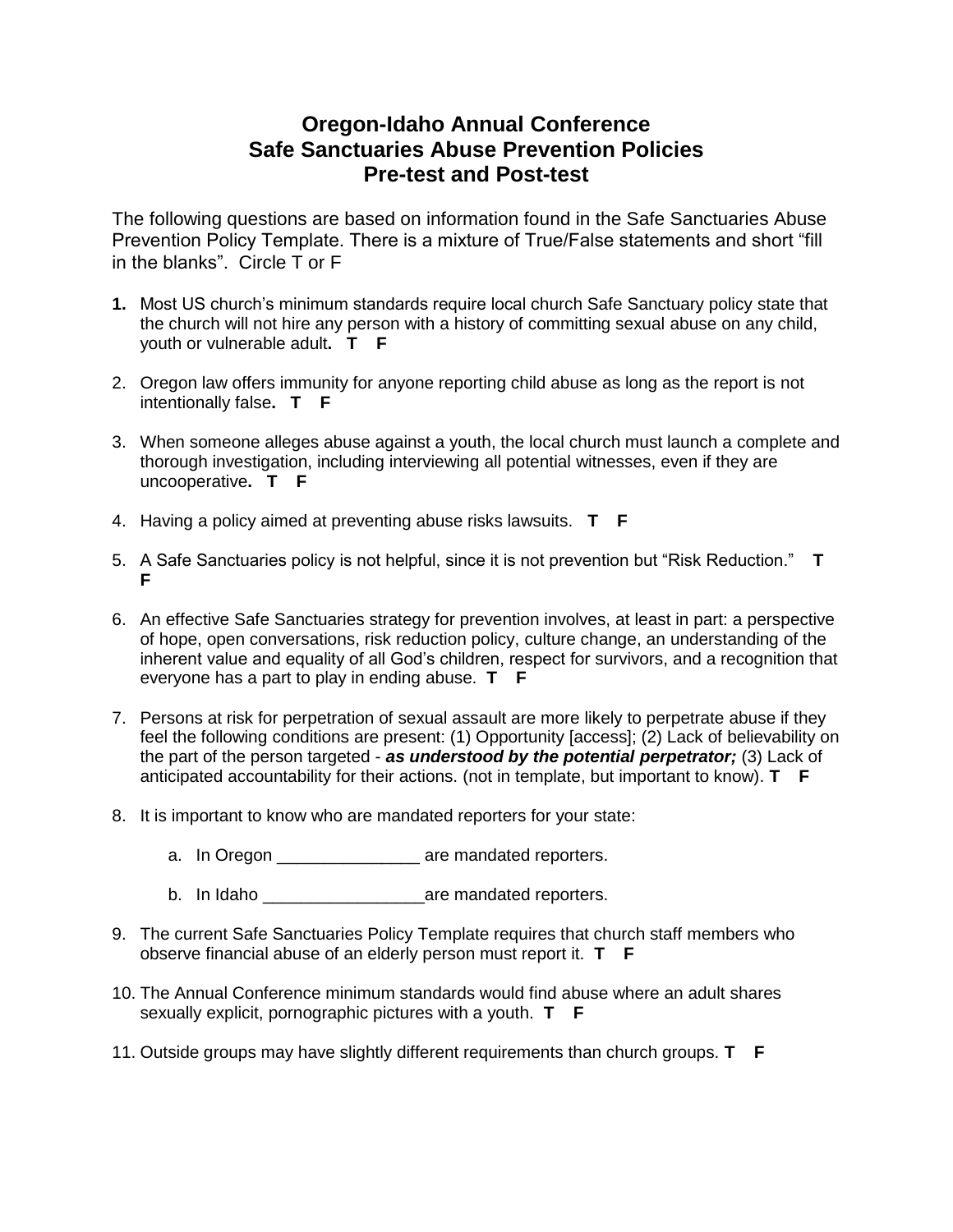12. All adults, volunteer or staff persons who have regular and direct contact with children, youth, and vulnerable adults and/or act to lead worship or represent the church in an ongoing, official capacity shall be required to complete an application including disclosure of information including legal name and other names previously used, date of birth, and voluntary disclosure of any convictions or abusive behavior. **T F**

13. The most important part of Safe Sanctuaries is: \_\_\_\_\_\_\_\_\_\_\_\_\_\_\_\_\_\_\_\_\_\_\_\_\_\_\_.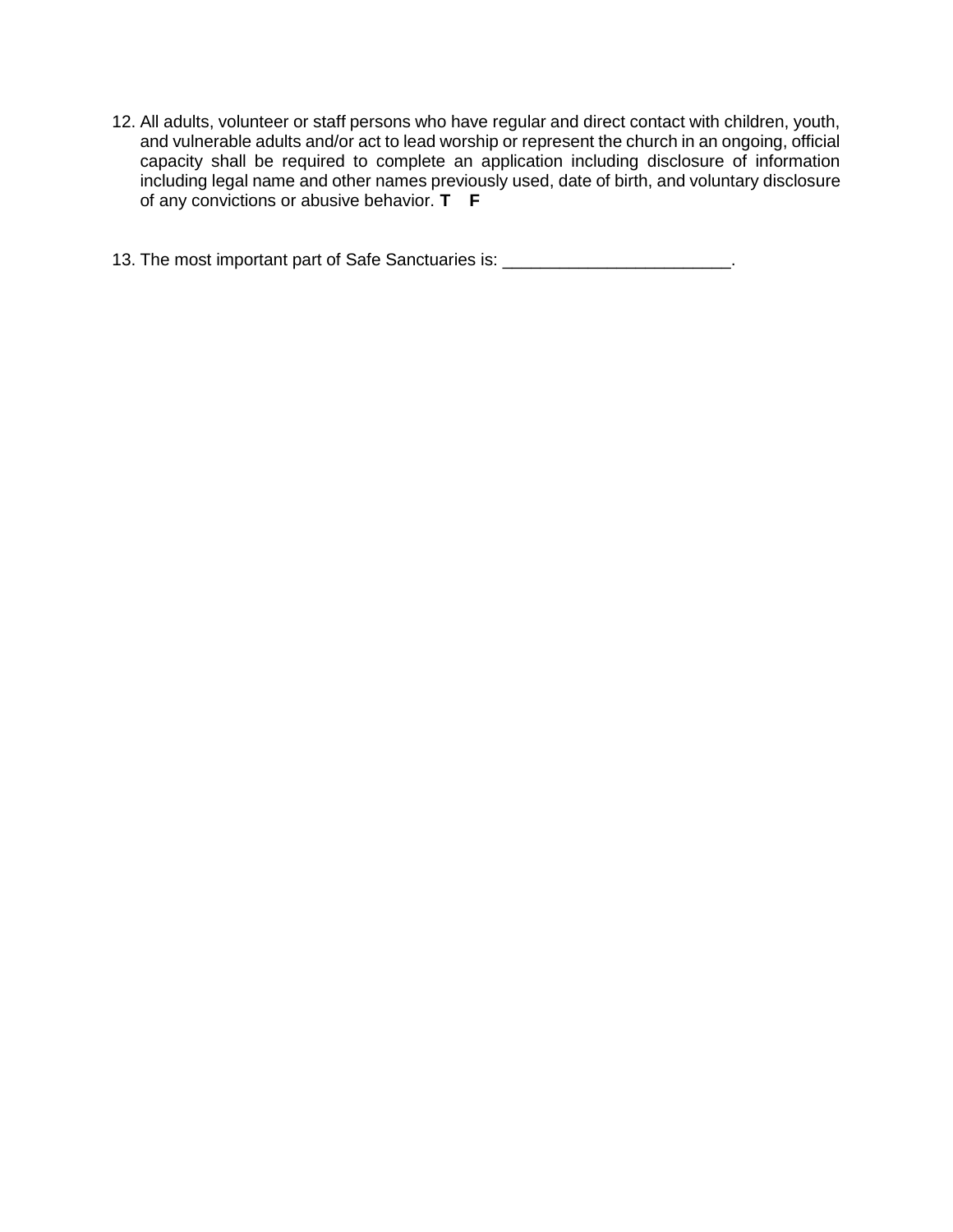## **Answers:**

- 1. Most US church's minimum standards require local church Safe Sanctuary policy state that the church will not hire any person with a history of committing sexual abuse on any child, youth or vulnerable adult. False (it is true for Oregon)
- 2. Oregon and Idaho law offers immunity for anyone reporting child abuse as long as the report is not intentionally false. True<sup>1</sup>
- 3. When someone alleges abuse against a youth, the local church must launch a complete and thorough investigation, including interviewing all potential witnesses, even if they are uncooperative. False – see page 7 of the template – investigations are to be handled by the proper authorities.
- 4. Having a policy aimed at preventing abuse risks lawsuits. False Lawsuits come from claims; bad behavior or people feeling unsafe create claims
- 5. A Safe Sanctuaries policy is not helpful, since it is not prevention but "Risk Reduction." False
- 6. An effective Safe Sanctuaries strategy for prevention involves, at least in part: a perspective of hope, open conversations, risk reduction policy, culture change, an understanding of the inherent value and equality of all God's children, respect for survivors, and a recognition that everyone has a part to play in ending abuse. True
- 7. Persons at risk for perpetration of sexual assault are more likely to perpetrate abuse if they feel the following conditions are present: 1. Opportunity (access); 2. Lack of believability on the person targeted (as understood by the potential perpetrator); 3. Lack of anticipated accountability for their actions. True. Accountability is the opposite entitlement
- 8. It is important to know who are mandated reporters for your state:
	- 1. In Oregon \_\_\_ \_\_\_\_\_\_\_\_\_\_\_\_\_\_\_\_\_\_\_ are mandated reporters<sup>2</sup> list

<sup>1</sup> <https://www.childwelfare.gov/>

## **Immunity for Making Reports**

 $\overline{\phantom{a}}$ 

All States, the District of Columbia, Puerto Rico, American Samoa, Guam, the Northern Mariana Islands, and the U.S. Virgin Islands provide some form of immunity from liability for persons who in good faith report suspected instances of child abuse or neglect under the reporting laws. Immunity statutes protect reporters from civil or criminal liability that they might otherwise incur. This protection is extended to both mandatory and voluntary reporters.22 Mandatory reporters are persons who are required to report; voluntary reporters are not required to report but may choose to report. For a State-by-State summary of mandatory reporting laws, see Information Gateway's *Mandatory Reporters of Child Abuse and Neglect* at https://www.childwelfare. gov/topics/systemwide/laws-policies/statutes/manda/. The term "good faith" refers to the assumption that the reporter, to the best of his or her knowledge, had reason to believe that the child in question was being subjected to abuse or neglect. Even if the allegations made in the report cannot be fully substantiated, the reporter is still provided with immunity. There is a "presumption of good faith" in approximately 17 States, the District of Columbia, American Samoa, and Guam, which means that the good faith of the reporter is presumed unless it can be proven to the contrary.<sup>3</sup>

<sup>2</sup> [https://www.oregon.gov/dhs/abuse/pages/mandatory\\_report.aspx](https://www.oregon.gov/dhs/abuse/pages/mandatory_report.aspx)

Who are mandatory reporters? For a current and complete list of public or private officials who are mandatory reporters please refer to [Oregon Revised Statute 419B.005 \(3\).](https://www.oregonlegislature.gov/bills_laws/ors/ors419B.html) Some of these mandatory